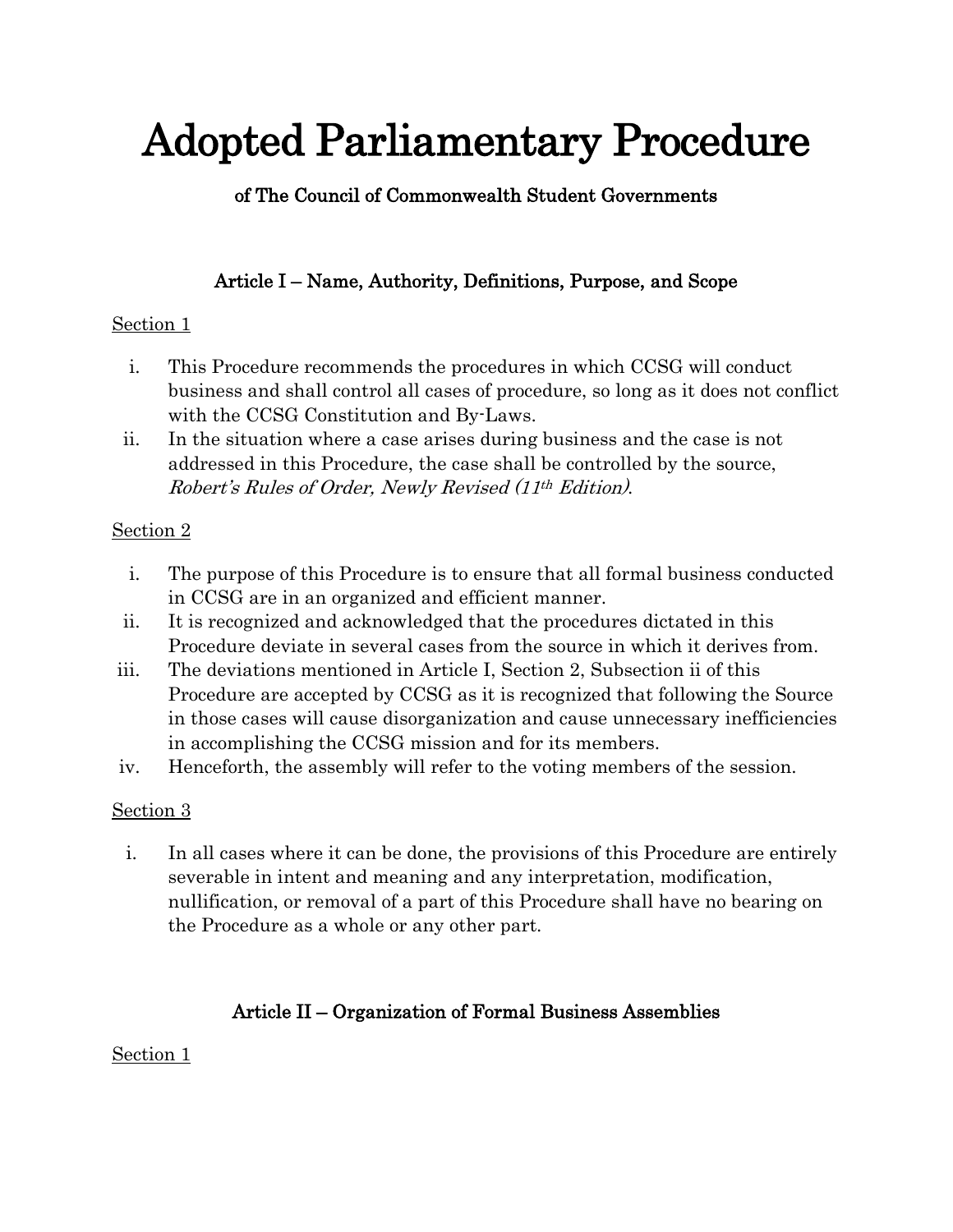i. All meetings must follow the organization that is dictated in this Article unless the assembly convening decides otherwise during the Approval of the Agenda or the Presiding Officer, henceforth the Chair, has a reasonable cause which can be but not limited to scheduling conflict with guest speakers, unknown duration for Topics of Discussions, unknown duration of agenda items that are policies proposing amendments to the Constitution or By-Laws, etc.

## Section 2

- i. An agenda must be written by the Chair of the meeting with the assistance of the minute taker prior to calling the meeting to order.
- ii. The agenda can be modified, if deemed necessary, by the convening voting assembly during the Approval of the Agenda section.
- iii. Modification to the agenda includes only a rearranging of agenda items or tabling an agenda item for a certain future assembly meeting and must be brought about with a motion including the specific date of the meeting.
- iv. The agenda must include date, time, location of the meeting and the meeting number, session and any other time and location details.
- v. The order of agenda items must follow what is dictated in the following Section 3.

# Section 3 – Order of Agenda Items

- i. Call to Order the [#] [President/General/Committee] Session of the [Month] Council
- ii. Master Roll Call
- iii. Approval of the Minutes for the last Meeting
- iv. Approval of the Agenda for the Meeting
- v. Topics of Discussion (if applicable)
- vi. Old Business
- vii. New Business
- viii. Public Comments
- ix. Adjournment

## Section 3

Quorum is dictated as 2/3 of all voting members for council and 50%+1 for committees and must be met to call the meeting to order.

## Section 4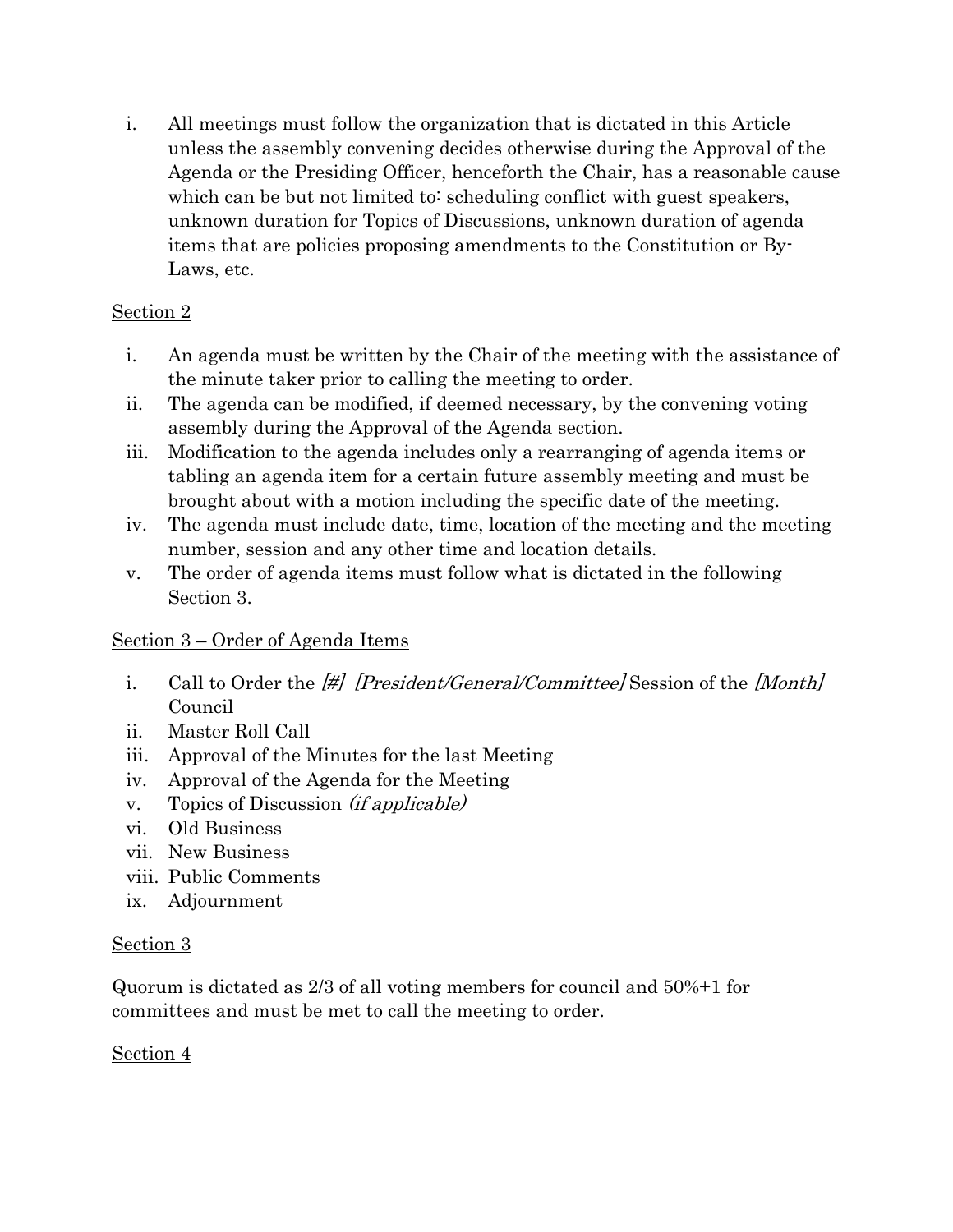- i. A Chair and minute-taker must be designated before the meeting can be called to order.
- ii. The designation of the Chair and minute-taker will follow what is dictated in the CCSG Constitution.
- iii. A proxy may be designated for the Chair or minute-taker.
- iv. The Chair must be addressed by their title (e.g Mr./Madam Chairman/Chairwoman, Chairperson, Mr./Madam President, Mr./Madam Vice President, Mr./Madam Director).

Section 5 – Duties of the Presiding Officer

- i. Shall call the meeting to order; and
- ii. Address every item on the agenda in the order that the assembly approved; and
- iii. Recognize assembly members when they request time; and
- iv. Accept motions and seconds made by voting members of the assembly; and
- v. Allocate floor time to recognized members, if necessary; and
- vi. Answer questions about the Procedure with the help of the Campus Chair, if needed; and
- vii. Declare the meeting adjourned; and
- viii. May prompt voting members to motion with particular syntax if voting member is unsure of the technicalities of syntax.

# Article III – Proceedings of Meeting

#### Section 1

The meeting must progress in an organized manner facilitated by the Chair.

## Section 2

Motions must be made by voting members of the assembly and must be recognized by the Chair before a second can be recognized.

#### Section 3 – Progression of a Motion

- i. A motion must be made by a voting assembly member after being recognized by the Chair.
- ii. The Chair decides to recognize the motion.
- iii. A second must be made by a voting assembly member and must be recognized by the Chair if the initial motion was recognized.
- iv. If a motion is made but no second is made, the motion fails after a reasonable duration of time deemed by the Chair and consensus of the assembly.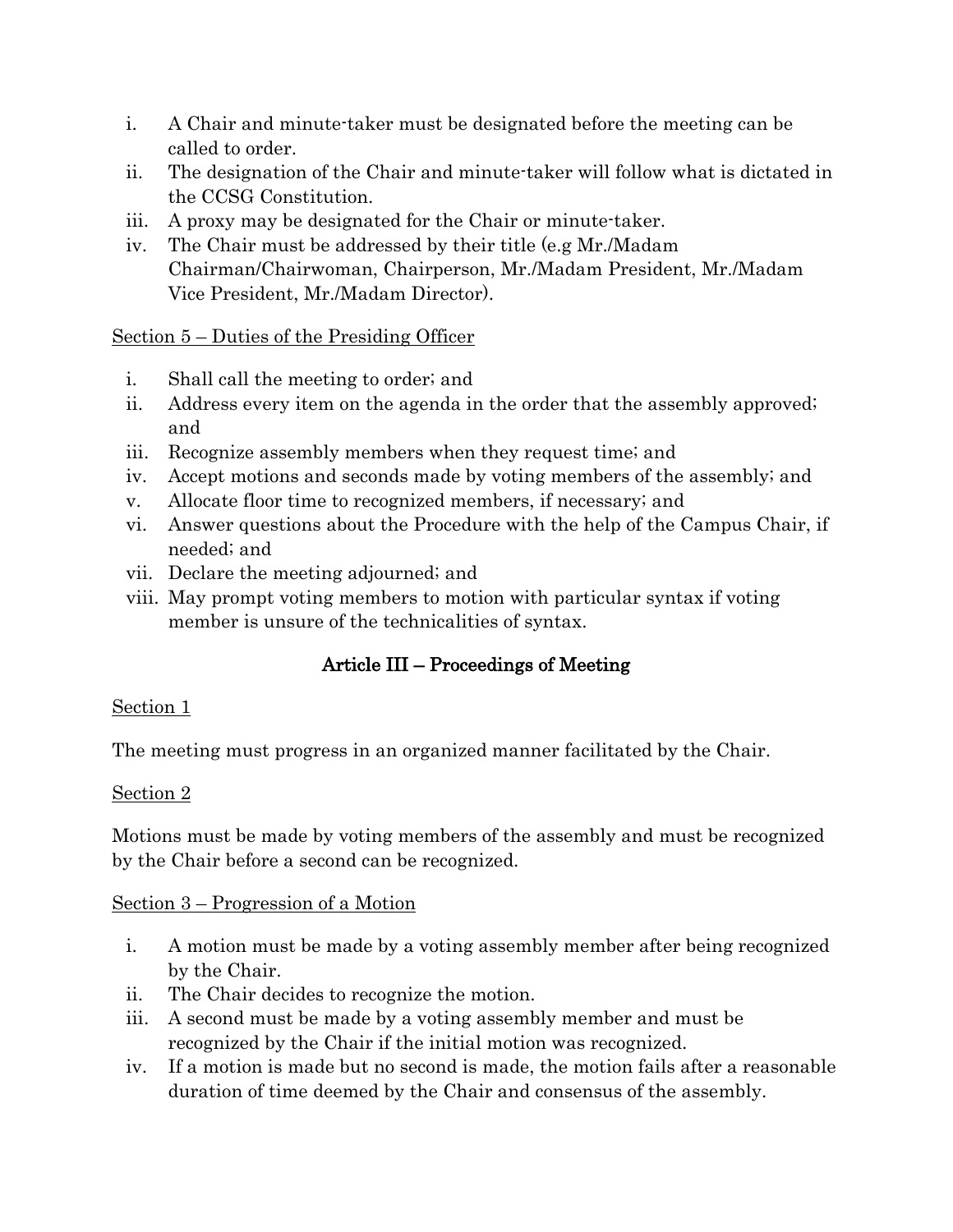- v. If the motion is one that the Procedure dictates needs discussion, the Chair will direct the assembly into a period of discussion.
- vi. The Chair has the right to limit discussion by setting a time restriction for the discussion period prior to entering discussion.
- vii. The Chair has the right to limit the number of times a member of the assembly is yielded the floor dependent upon quality and/or quantity of discussion remarks.
- viii. A member of the assembly who has been yielded the floor by the Chair may yield the floor to another member of the assembly.
- ix. If a member of the assembly has been yielded the floor by another member of the assembly, other than the Chair, they may only yield time back to the original speaker.
- x. At any time the Chair has the right to take control of the floor only if it is to maintain the Rules of Order.
- xi. If during discussion, the initial voting member who made the motion and the member who seconded decide to rescind the motion, both members must formally notify the chair of their rescindment of the motion and the motion fails automatically.
- xii. Once discussion has ended, the assembly shall enter a vote which will be counted by the Chair or minute-taker and be verified by the other.
	- a. A discussion may be prematurely closed with a motion of "Call to question."
- xiii. Quorum for vote count is set as 50% + 1 active votes for a motion to pass or fail or else the motion automatically fails.
- xiv. For a motion to pass, the votes must meet the requirement dictated by the Constitution and/or Procedure.
- xv. A motion that failed once may be motioned again but is then left to the discretion of the Chair whether or not it will be recognized.
- xvi. A joint motion may be made if deemed efficient.
	- a. If a joint motion is not the best course of action for the agenda, a voting member may move to split that motion into separate motions.
- xvii. Compound-motions may be made but it is up to the discretion of the Chair and minute-taker whether it be recognized dependent upon organization, efficiency, and the agenda item at hand.

## Section 4 – Syntax of a Motion

- i. A motion from a voting assembly member must be phrased as "I move to…"
- ii. A second from a voting assembly member on a live motion must be phrased as "I so move."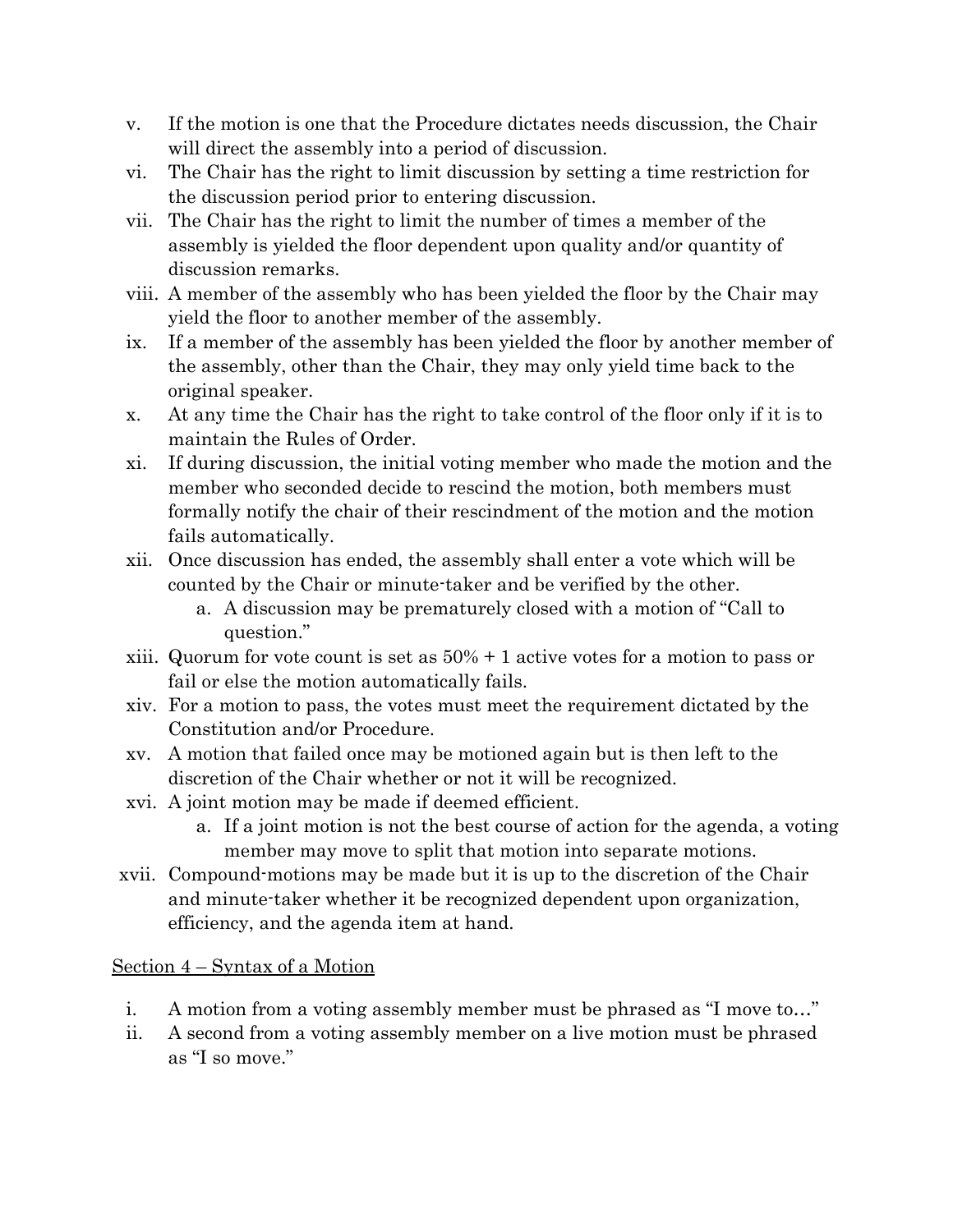#### Section 5 – Possible Motions

The motions dictated here are the motions that are often used during typical business meetings, but other motions may be used as well, and procedure must be followed as dictated in the Source.

- i. General motions that require a simple majority include approval of agenda, approval of minutes, amendment to resolution, adoption of resolution, dismissal of resolution, tabling of resolution, reassigning of resolution to Committee, and adjournment.
- ii. Grammatical amendments do not need to be motion if they do not change the meaning of the phrase/sentence/paragraph.
- iii. Motions that require a two-thirds (2/3rds) majority include overriding a veto.
- iv. Motions that require a three-fourths (3/4ths) majority include adoption of policy to amend the Constitution, dismissal of policy to amend the Constitution, or tabling of policy to amend the Constitution.
- v. Motions of urgency can be made by anyone in the assembly and these motions are not required recognition of the Chair and include point of privilege, point of order, point of inquiry.
	- a. Point of privilege motion is a request related to the rights and privileges of the assembly or any of its members and encompasses personal privileges.
	- b. Point of order motion is a query in a formal debate or session as to whether correct procedure is being followed.
	- c. Point of inquiry is a motion from the floor or from a committee member to ask a question related to the immediate topic on hand or Procedure.

# Article IV – Suspension of the Procedure

## Section 1

With the presentation of certain cases, a suspension of Parliamentary Procedure may be called by a voting member of the assembly through a formal motion and second.

## Section 2

The motion must be limited to the agenda item for which it is being called necessary for.

# Section 3